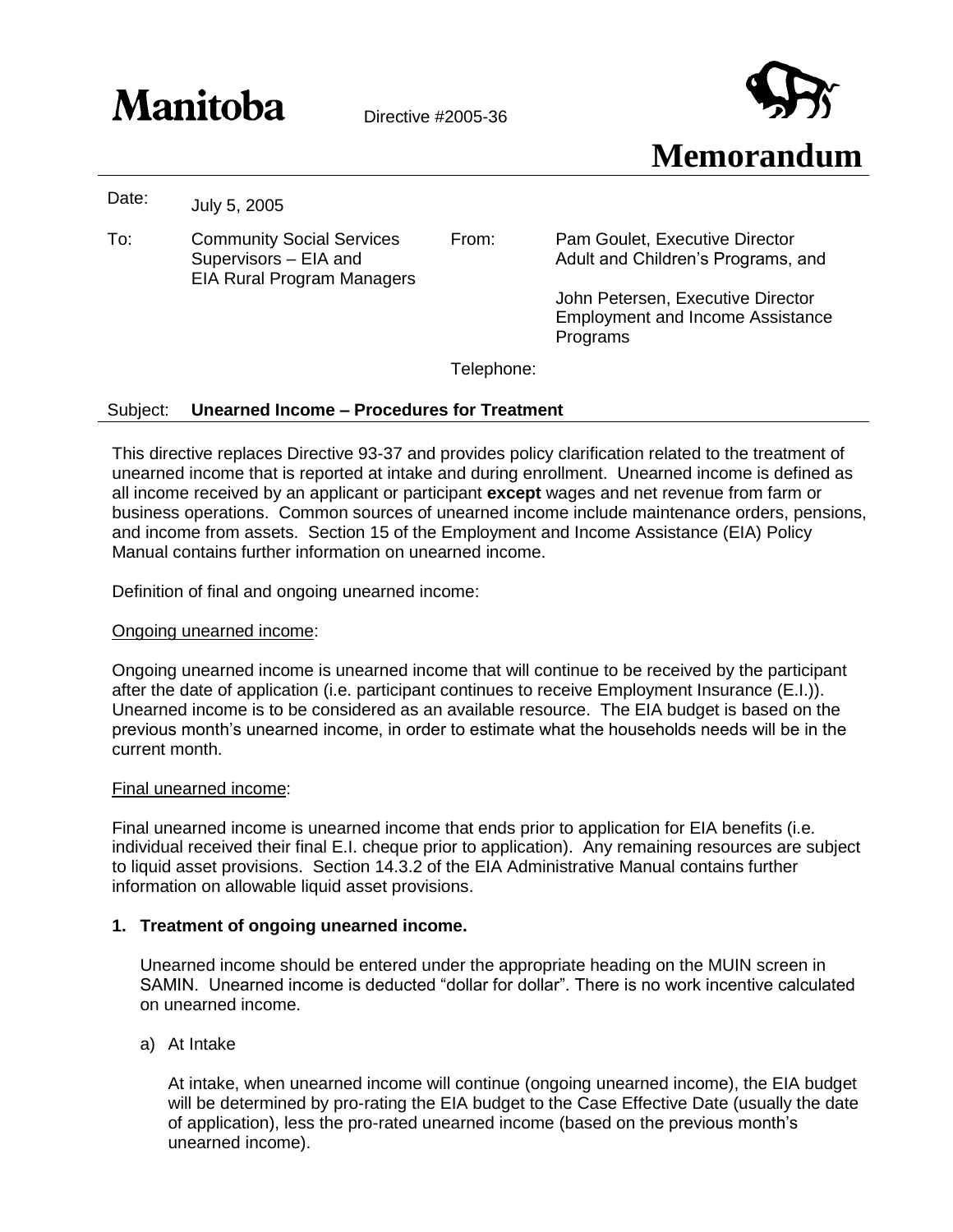Example: Single mother applies for EIA on June 15. EIA monthly budget \$1,000 Ongoing unearned income for May **\$800** June EIA (pro-rated @ 50%) \$500 Subtract pro-rated ongoing unearned income - \$400 June EIA budget entitlement \$100 SAMIN will do all of the necessary pro-rating calculations.

b) Final unearned income will be received after application for EIA.

When final unearned income will not be received until after the date of application, the previous month's unearned income should be used to determine EIA benefits for the current month.

c) Ongoing assistance - After household has received first month of assistance

Consider all of the previous month's unearned income to determine the next month's assistance benefits. SAMIN will do all of the necessary calculations.

d) Unearned income exceeds EIA budget resulting in an income overage.

When the file is in "income overage" due to unearned income exclusively (not a combination of earned and unearned) the file should be closed immediately. The exit point policy (section 16.3.7) should be applied to cases that also have income from employment earnings.

Eligibility for health only benefits (HEX) benefits should be determined in accordance with section 22.2.11 (Extended Health Services Assistance) of the EIA Administrative Manual.

Should an individual reapply for assistance in or following the month that their file was closed, an individual reassessment of circumstances should be done to determine if financial eligibility exists.

# **2. Treatment of final unearned income received prior to application for EIA.**

a) Income that falls within liquid asset provisions

When final unearned income has not been spent at the time of application, and falls within a participant's allowable liquid asset provisions, it should not be considered as an available resource. When final unearned income has been spent prior to application, it cannot be considered an available resource. When final unearned income is received prior to application for EIA benefits, the CED should be the date of application.

Example 1: a single parent applies for assistance two days after she received her final Manitoba Public Insurance (MPI) disability payment (\$1,000).

- The individual placed the entire payment in the bank.
- She has a total of \$200 in other liquid assets.
- The liquid asset provisions should be applied to the \$1,000 derived from MPI and her other \$200. Therefore, her total liquid assets fall within the liquid asset provisions and should not be considered as an available resource when determining EIA benefits.

## Example 2: a general assistance couple with no children applies for assistance two days after receiving their final E.I. cheques (total \$1,000).

- They spent the total amount prior to applying for EIA.
- These payments should not be considered when determining EIA benefits. Persons in the general assistance category have no liquid asset provisions at intake.